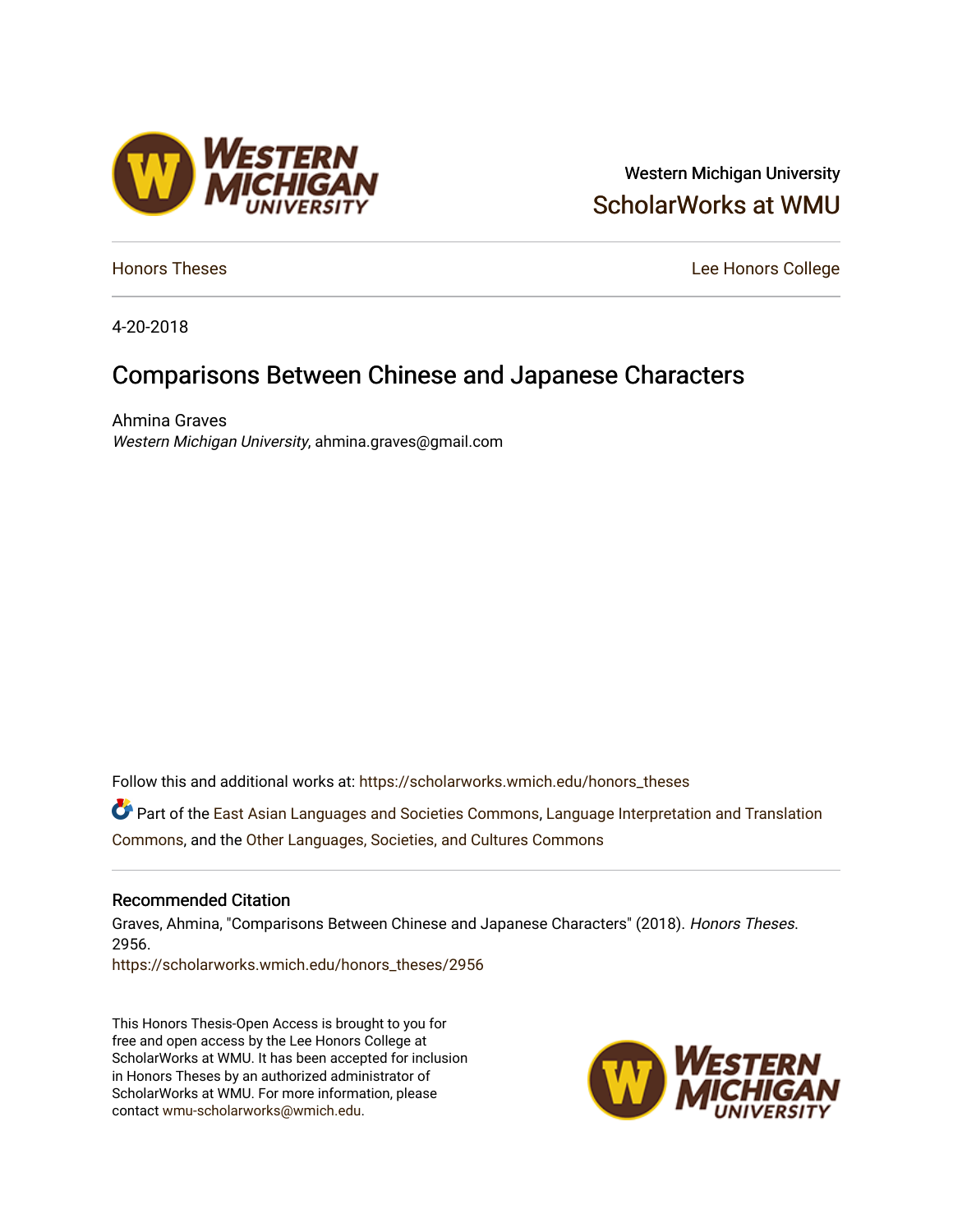## Ahmina Graves

Comparisons Between Chinese and Japanese Characters: A Look at the Effect of Writing Systems and Writing Reforms on the Chinese and Japanese Languages

04/20/2018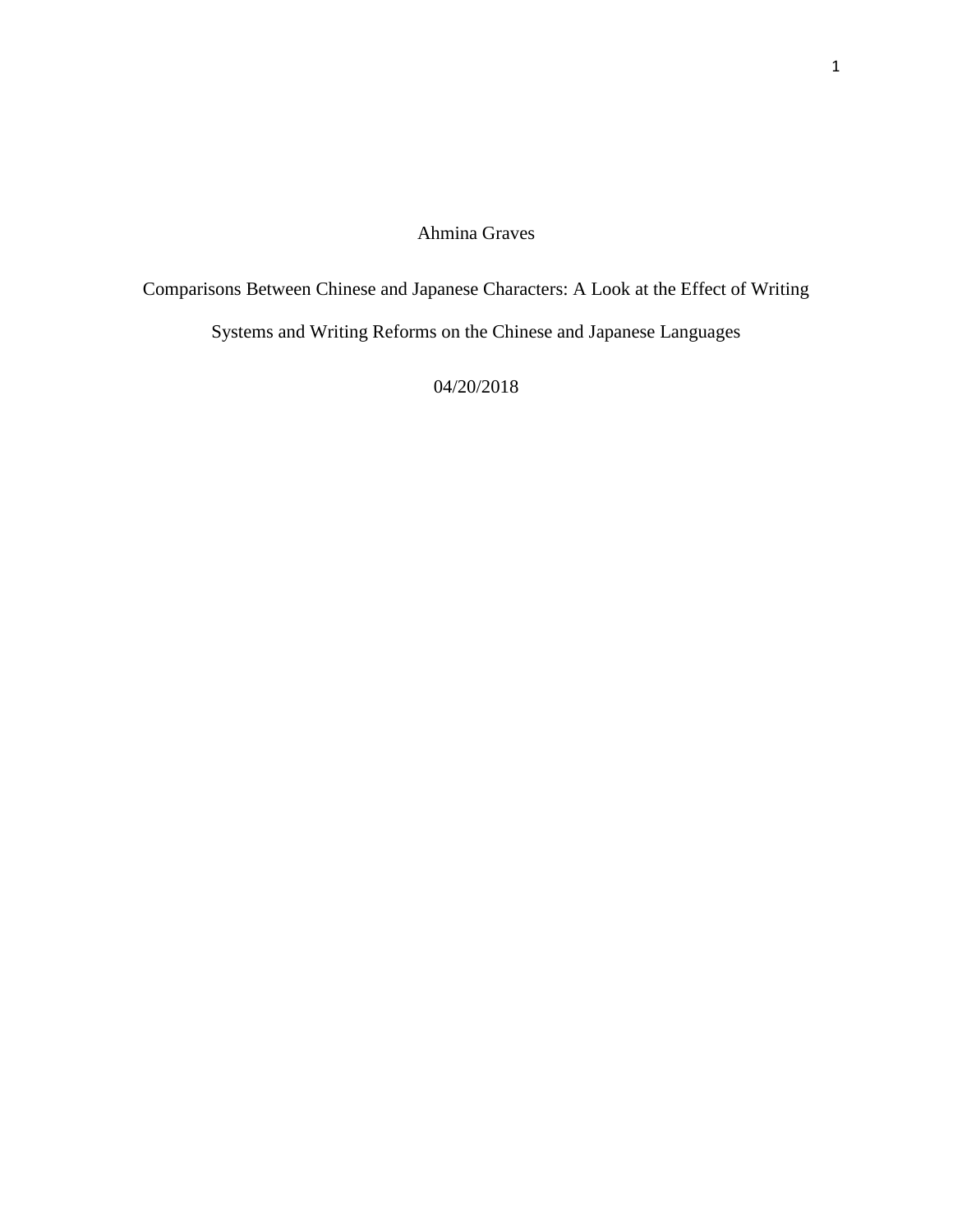#### **Abstract**

 The complexity of the Chinese and Japanese writing systems has intrigued those in the West from their first encounter with the characters. Though the two languages are very different, they share components of their writing systems that have been adapted to each language. This paper looks at the differences and similarities between the two strikingly different languages, as well as the effects on literacy the complexity of the orthographies has had in East Asia. The reforms created by each respective government and the motivations behind these reforms is also explored, as well as the future of the use and form of these characters in Asia and around the world. The goal of this research paper is to help non-native Japanese and Chinese speakers to understand the reasoning behind the use of the characters in their respective language, as well as to look at the current and past usage of the characters.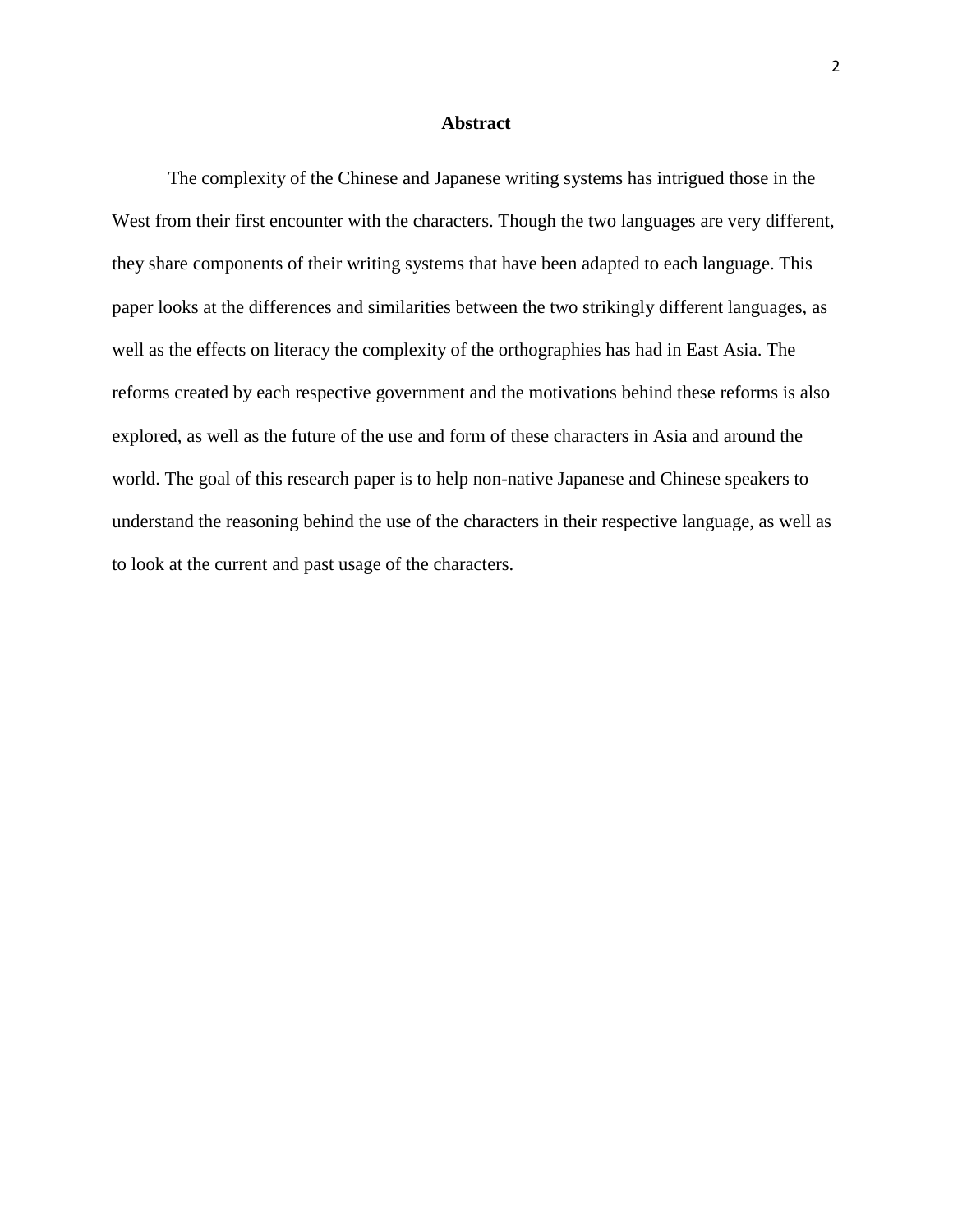#### **Introduction**

Since Western nations, Chinese characters—known as 汉字 *hanzi* in Chinese and 漢字 *kanji* (Sino-Japanese characters) in Japanese—have both intriguing and puzzling to outsiders. From the first interactions of the West with China, Europeans were intrigued by the complexity of writing Chinese. Today the influence of Chinese characters among Westerners continues, due in large part to their novelty. Contemporary Americans and Europeans sometimes see them as fashionable and cool—many people get tattoos of characters that they can't read, and the true meanings of these characters written on their tattoos can sometimes be comical. Meanwhile, Chinese and Japanese language speakers find it strange to see Westerners making such a fuss over their orthographic system. As a Westerner intrigued by these characters, I sought to find out more about them and their usage in Chinese and Japanese—two radically different languages that happen to share, at least in part, a writing system.

Many characters commonly used in both languages are semantically identical. Because of the complicated nature of reading and writing these characters, Chinese and Japanese are two of the hardest languages for Westerners to learn. The plethora of characters—in China, one needs three to four thousand characters to be literate—is a major reason Westerners think of Chinese and Japanese as extremely difficult languages. This paper will look at the reforms that each country has gone through in respect to their writing systems and will discuss how these changes affected literacy rates. It also will briefly discuss the interesting cases of Korea and Vietnam, two countries that once used Chinese characters for writing in their respective languages, but reformed their orthographic systems so that currently, they both use a completely different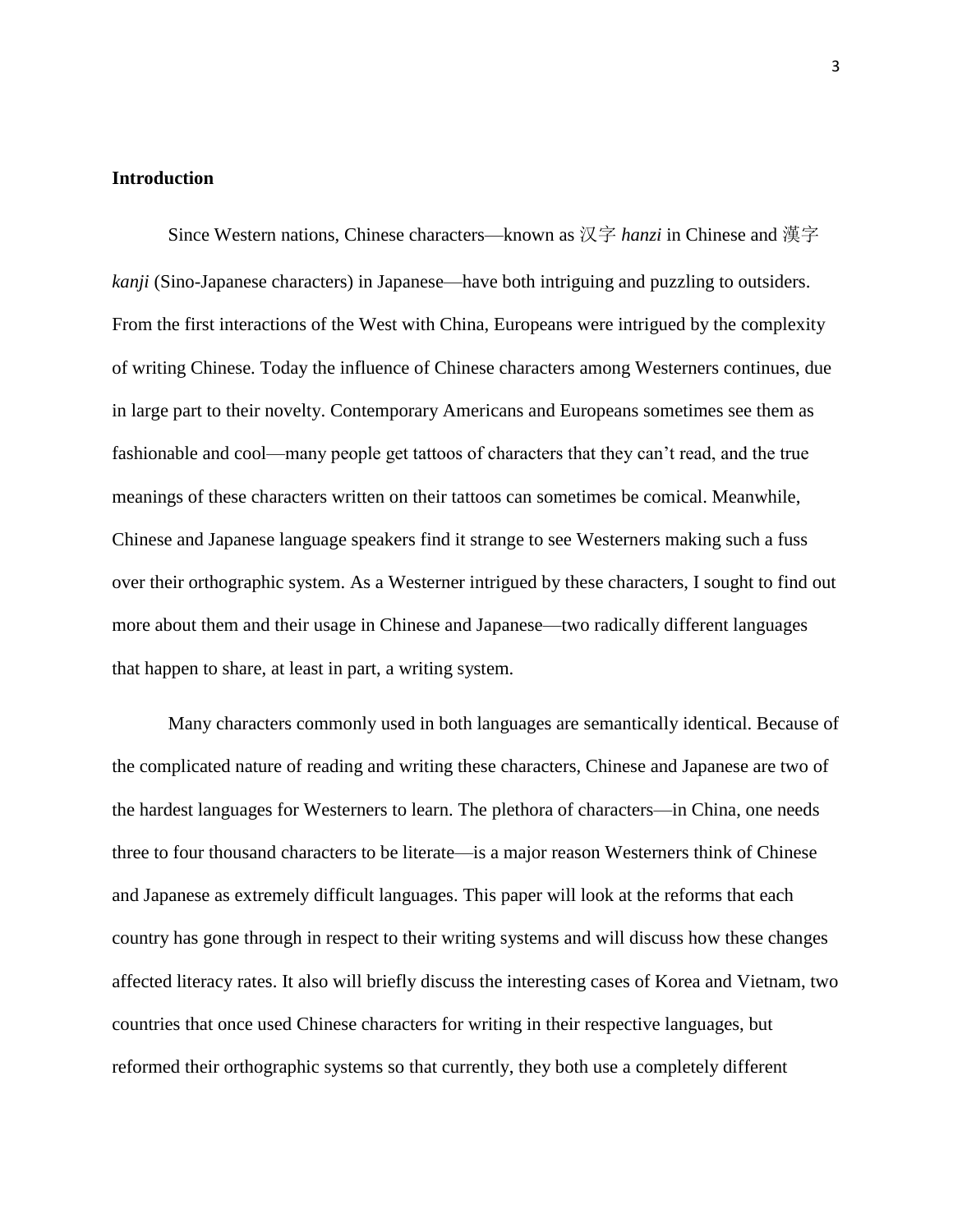system of writing. Table 1 gives a few examples of the differing use of the same characters in Japan and China.

| China | Japan | Usage                         |  |
|-------|-------|-------------------------------|--|
| 书     | 書     | Book (China)                  |  |
|       |       | To Write (Japan)              |  |
| 汤     | 湯     | Soup (China)                  |  |
|       |       | Hot Water (Japan)             |  |
| 先生    | 先生    | Mr. (China)                   |  |
|       |       | Teacher (Japan)               |  |
| 手纸    | 手紙    | Toilet Paper (China)          |  |
|       |       | Letter (Japan)                |  |
| 勉强    | 劬強    | To do with difficulty (China) |  |
|       |       | To study (Japan)              |  |

**Table 1: Differing Usage of the Same Character in China vs. Japan**

First, however, an introduction to the origins of Chinese characters and their spread is in order. Seeing these differences and understanding the reasoning behind their changes in each country illustrates how much language has evolved to fit different places, cultures, and historical settings.

### **Characters' Beginnings**

To those without any knowledge of the Chinese language, Chinese characters appear pictographic, similar to ancient Egyptian hieroglyphics. Many people mistakenly think of them as pictures that simply represent the meaning of a word. However, hanzi are not strictly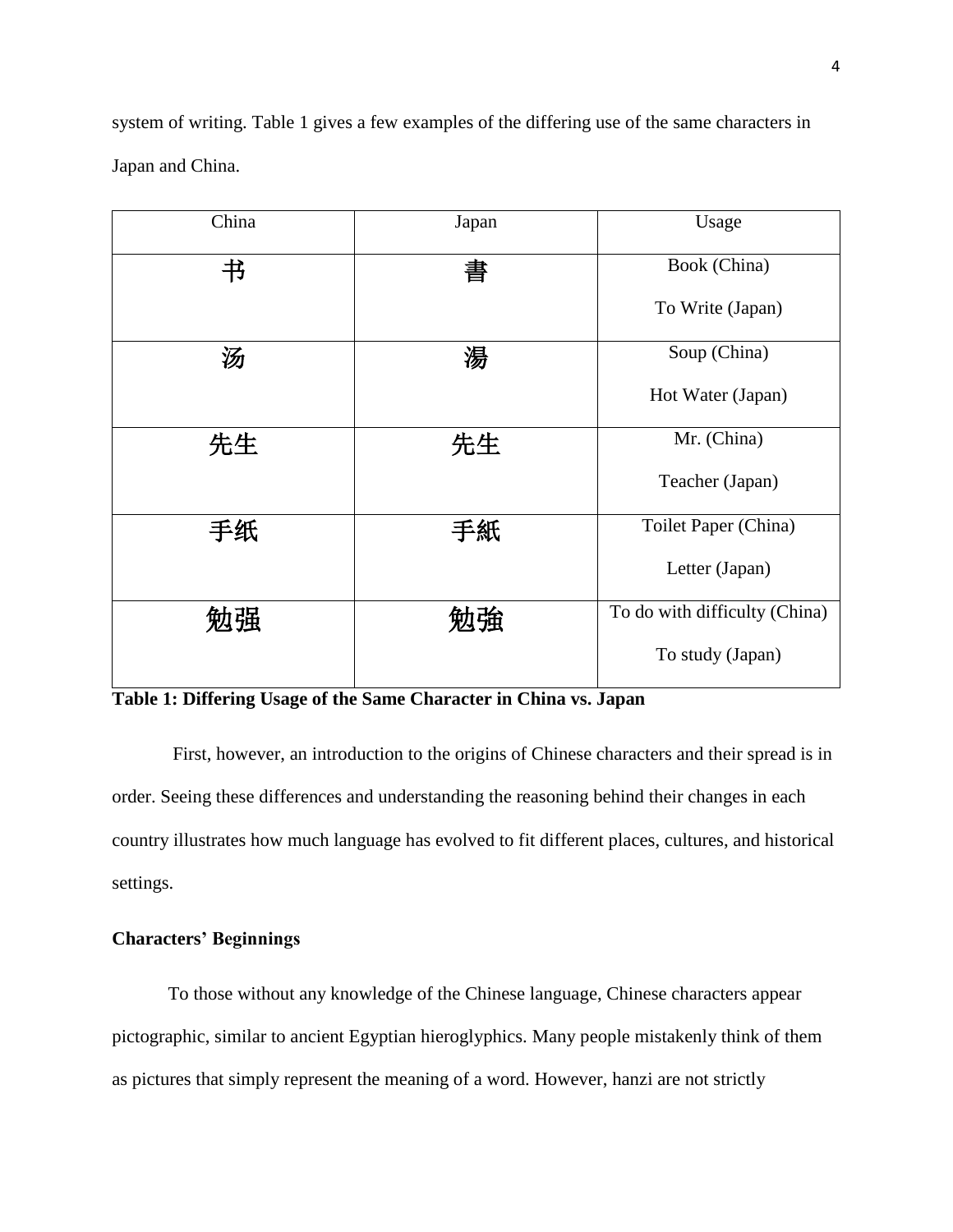pictographic. Chinese characters are, in fact, logographic, meaning that the characters represent words as opposed to sounds. English is a phonetic orthography, meaning that each combination of letters in a word indicates the pronunciation of that word. Though some characters have pictographic origins, such as the characters for sun, mountain, and moon, pictures cannot represent more abstract concepts or grammatical markers. Figure 1 shows a few examples of characters in use today that have pictographic origins. Characters often consist of multiple, different parts; for instance, a single character might have a part that indicates the pronunciation of the character, and another part that conveys the meaning of the character, like the character for mother in Chinese,  $\overline{AB}$  (ma). The right side of the character represents the pronunciation,  $\overline{B}$ , while the left side represents the meaning of female,  $\pm$ . However, not all characters have both parts. Some characters have one but not the other, and sometimes, the components of a character may have no apparent indication of the meaning of the character or the pronunciation whatsoever. For example, the character  $\pm$  in  $\pm \vec{a}$  (telephone), has no indicator of the pronunciation or the meaning of the character.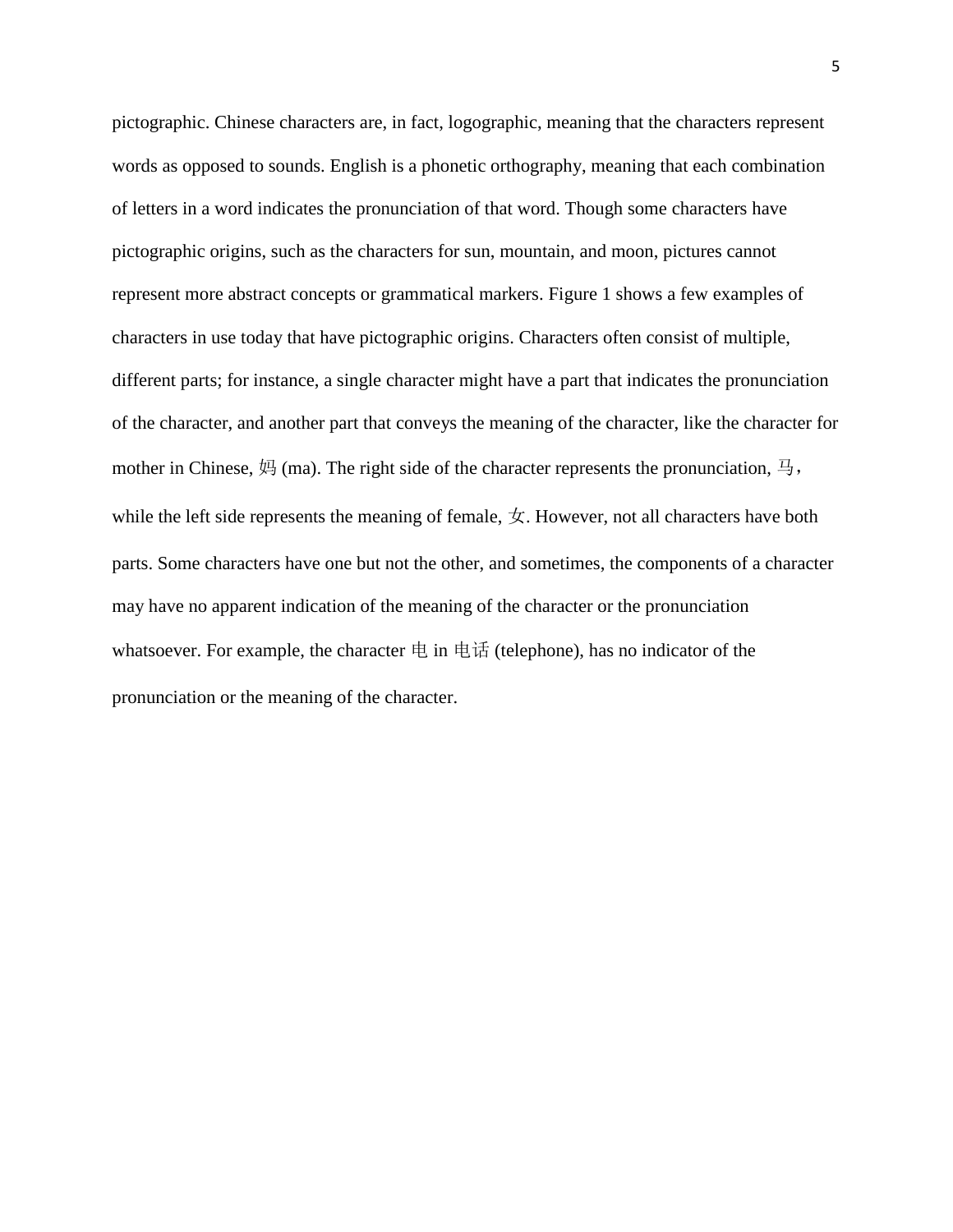

**Figure 1: Examples of Pictographic Characters (Compiled from Toda 2002)**

The Japanese languages uses characters inherited from China, and so kanji are composed of these same parts, but the pronunciation indicator composed usually will not help the Japanese reader, because that pronunciation indicator developed in another language. As Japanese domesticated hanzi and matched them to words in their language, kanji came to have two or more pronunciations: the on ("sound") reading, which is derived from the Chinese pronunciation, and the kun ("meaning") reading, which is typically derived from indigenous Japanese vocabulary that talk about the same concept. As if this was not complicated enough, sometimes a single kanji might have multiple on readings, derived from different Chinese dialects and pronunciations that the Japanese encountered at different points throughout history.

Today's Chinese script evolved from the earliest known writing of Chinese characters, the oracle bone script. The earliest form of Chinese writing is dated back to about 1200-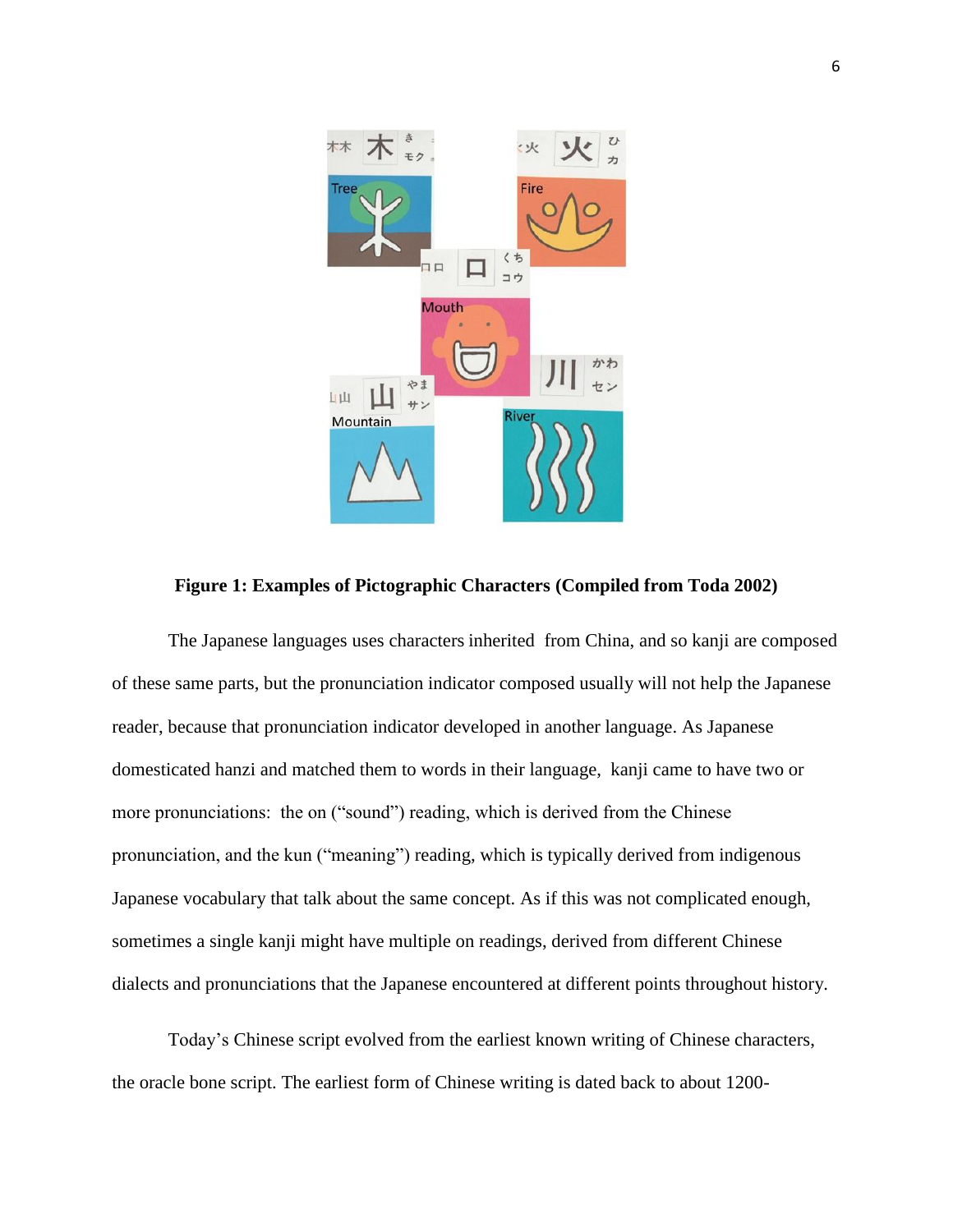1050B.C.E., the Shang Dynasty (Li, Branner, et al. 2011), and was a series of pictures written on shells and bones. From the pictures etched into the bones, Chinese characters have slowly transformed into the characters currently in use today. Though the first encounter of these bones in the modern age is unclear, according to one story, in 1899, two men discovered that an ingredient to the medicine they were taking was "dragon bones". On these dragon bones were writings that resembled modern Chinese characters. One of the men wrote a book about these strange bones, which led archaeologists to trace them to a burial site in Anyang, Hunan Province. There, they discovered thousands more bones similar to the original "dragon bones", containing thousands of different characters (Taylor and Taylor 1995). The characters evolved into different scripts, from the oracle bone script to bronze script, then small seal, clerical, and finally regular. There are the grass and running style as well, which are more like cursive and mostly used in calligraphy. Figure 2 shows the evolution of the characters over time.

|                                        | horse                   | cart | fish | dust | see |
|----------------------------------------|-------------------------|------|------|------|-----|
| Oracle bone script<br>甲骨文 (jiǎ gǔ wén) | $\overline{\mathbf{u}}$ |      |      |      |     |
| Bronze script<br>(jîn wén)<br>金文       |                         |      |      |      |     |
| Large Seal script<br>大祭 (dà zhuàn)     |                         |      |      |      |     |
| Small Seal script<br>小篆 (xiǎo zhuàn)   |                         |      |      |      |     |
| Clerical script<br>隸書 (lì shū)         |                         |      |      |      |     |
| Standard script<br>楷書 (kǎi shū)        |                         |      |      |      |     |
| Running script<br>行書 (xíng shū)        |                         |      |      |      |     |
| Draft script<br>草書 (cǎo shū)           |                         |      |      |      |     |
| Simplified script<br>(jiǎntǐzì)<br>简体字 |                         |      |      |      |     |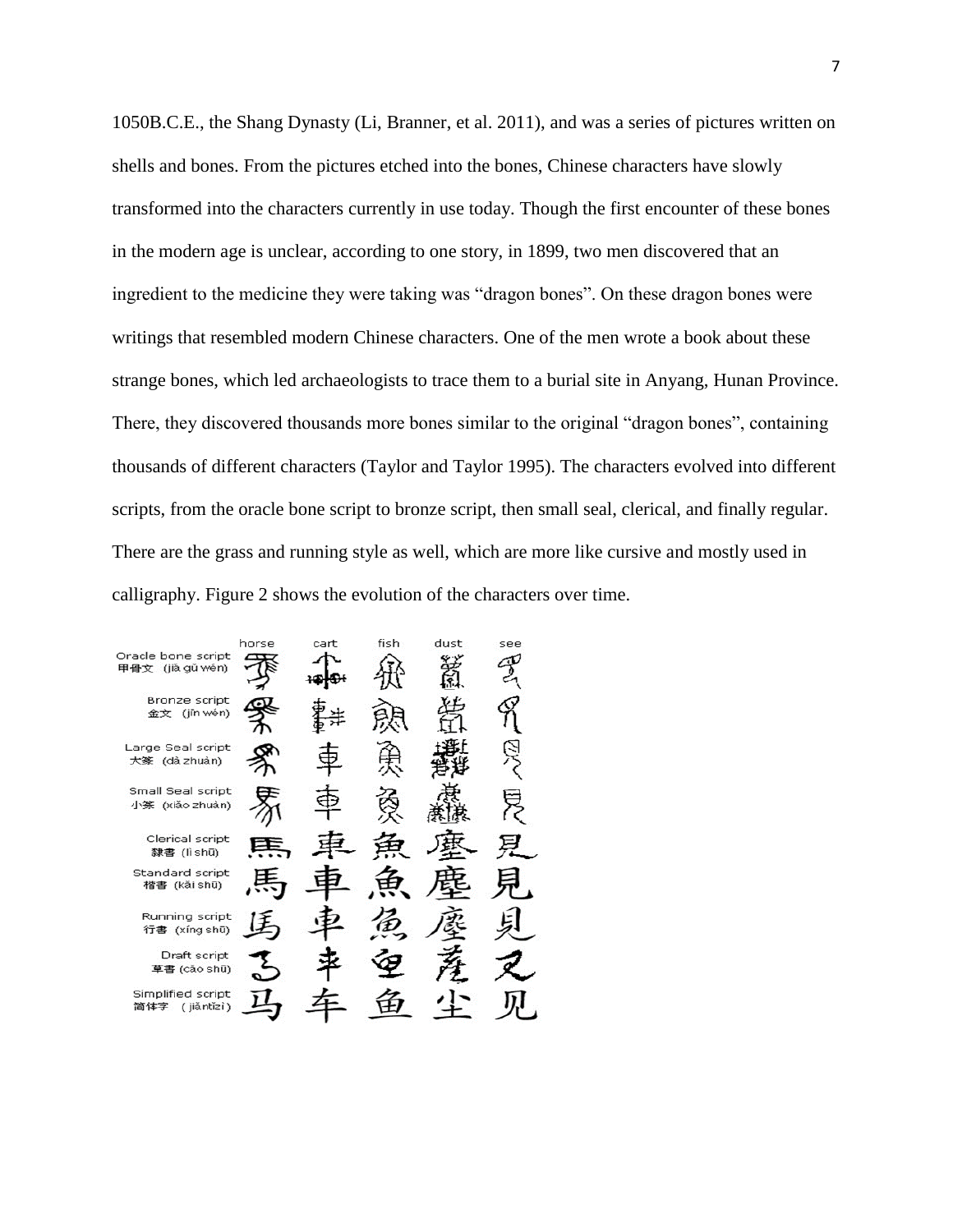# **Figure 2: Evolution of Chinese Characters (Source: Evolution of Chinese Characters— Omniglot)**

#### **Use in Japan**

The Japanese language is unique in that it employs the use of hiragana, katakana, and kanji. Before the use of hiragana and katakana syllabaries—a writing system in which symbols are written to represent a syllable rather than a singular sound—became common, Japanese was written exclusively in kanji by scholar. However, it was difficult to accurately represent the sounds in Japanese with only kanji, as Chinese words are monosyllabic, while words in Japanese almost always consist of multiple syllables. Chinese is also a tonal language, like Vietnamese or Thai, while Japanese is not. In addition, the syntax of Chinese is profoundly different from Japanese, as the verb usually comes after the object and at the end of a sentence in Japanese, while the verb comes after the subject of the sentence in Chinese. As a result, two scripts based on Chinese characters were integrated into the Japanese language—hiragana and katakana along with kanji. Japanese is unique in that it uses two syllabary writing systems (kana) as well as a logographic system (kanji). Kanji is mostly used to write nouns and verb stems, while hiragana is used to write grammatical markers and forms of verbs, and katakana is used to write words derived from foreign languages as well as technical words such as scientific words.

Kanji is said to have been adopted into the Japanese language around 4 A.D. When Chinese scholars came to Japan during this time, they brought their culture with them. Teaching the Japanese about Buddhism and writing, as well as giving them different objects such as swords or pottery bearing the characters helped introduce Chinese characters into Japanese society. As it became popular for nobles and scholars to learn about Chinese culture, the use of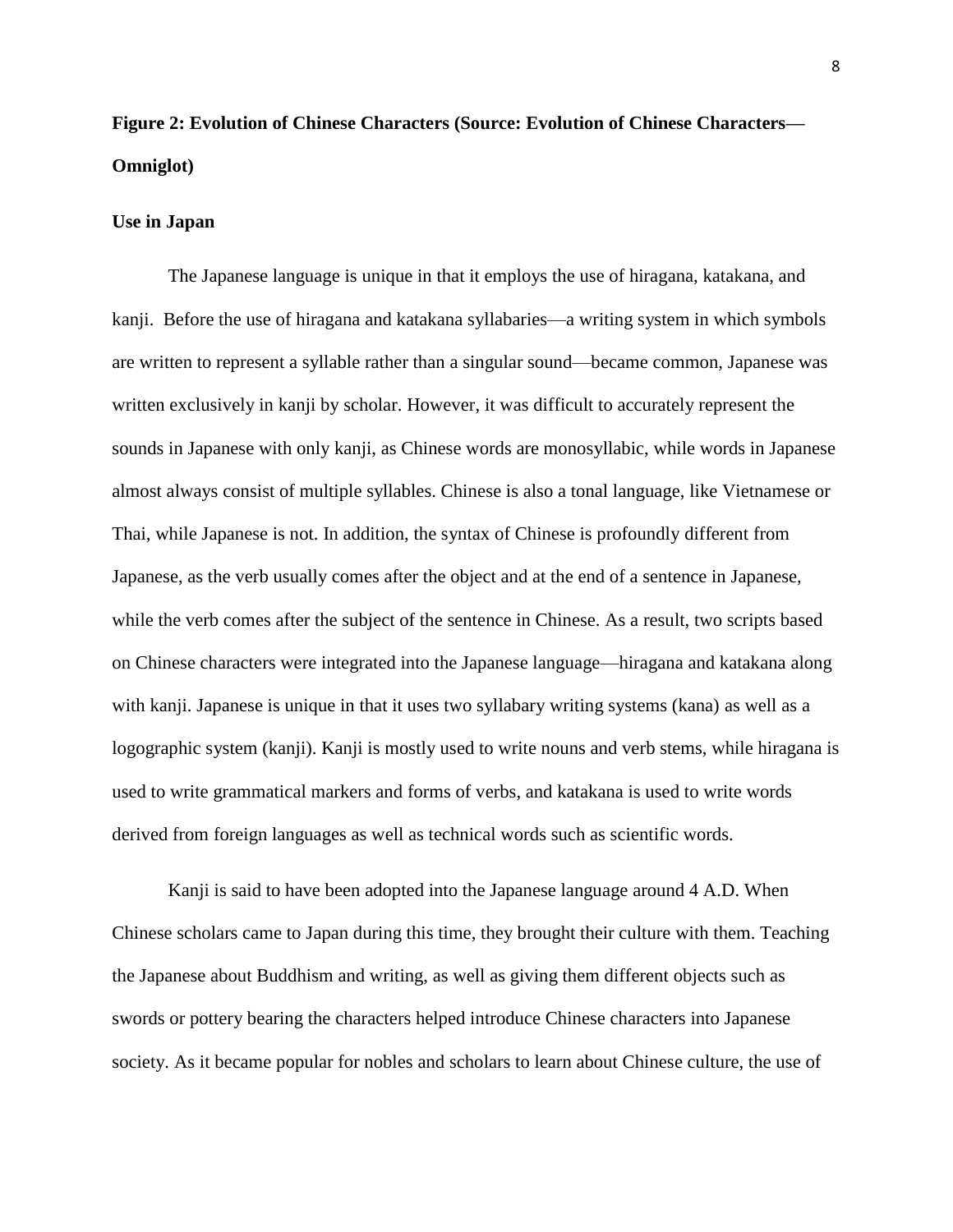Chinese characters spread, along with Buddhism and other aspects of Chinese culture. By the ninth century, kana were integrated, completing the Japanese writing system.

#### **Brief Overview of Usage in Korea and Vietnam**

Though the characters began in China, they migrated across East Asia, being used prominently in Korea and Vietnam as well. Characters are used only throughout Chinesespeaking regions and Japan today, however. These characters are no longer used in Vietnam and Korea, and have been replaced by different orthography in each respective country.

In Korea, 한자 *hanja* or Chinese characters, are said to have been introduced by Chinese

immigrants between 108 B.C.E. and 313 A.D. Koreans were the first—besides Chinese-speaking regions—to widely use Chinese characters as adapted to their language. Similar to Japan later on, hanja was used among scholars and the highly educated, meaning that the poor of the population were illiterate. The oldest stone monument in Korea was erected in 85A.D. can be seen in present-day North Korea. Chinese characters were introduced as a means to teach the Korean population about Buddhism, Confucianism, and other traditional Chinese arts and activities, similar to its introduction in Japan. The influence of Chinese characters also led to new words being created in the Korean language, known as Sino-Korean. Sino-Korean is the Koreanadapted pronunciation of Chinese words. Sino-Korean was widely promoted, and many Korean words were replaced with Sino-Korean words. Hanja was mostly used phonetically, meaning that characters were used for their pronunciation rather than their meaning (Taylor and Taylor). Though hanja is mostly written as its' Chinese counterpart, there are a few simplified hanja for the sake of grammatical particle markers, since the Korean language has syntax that is more similar to Japanese than Chinese. Hanja was abolished by the South Korean government in the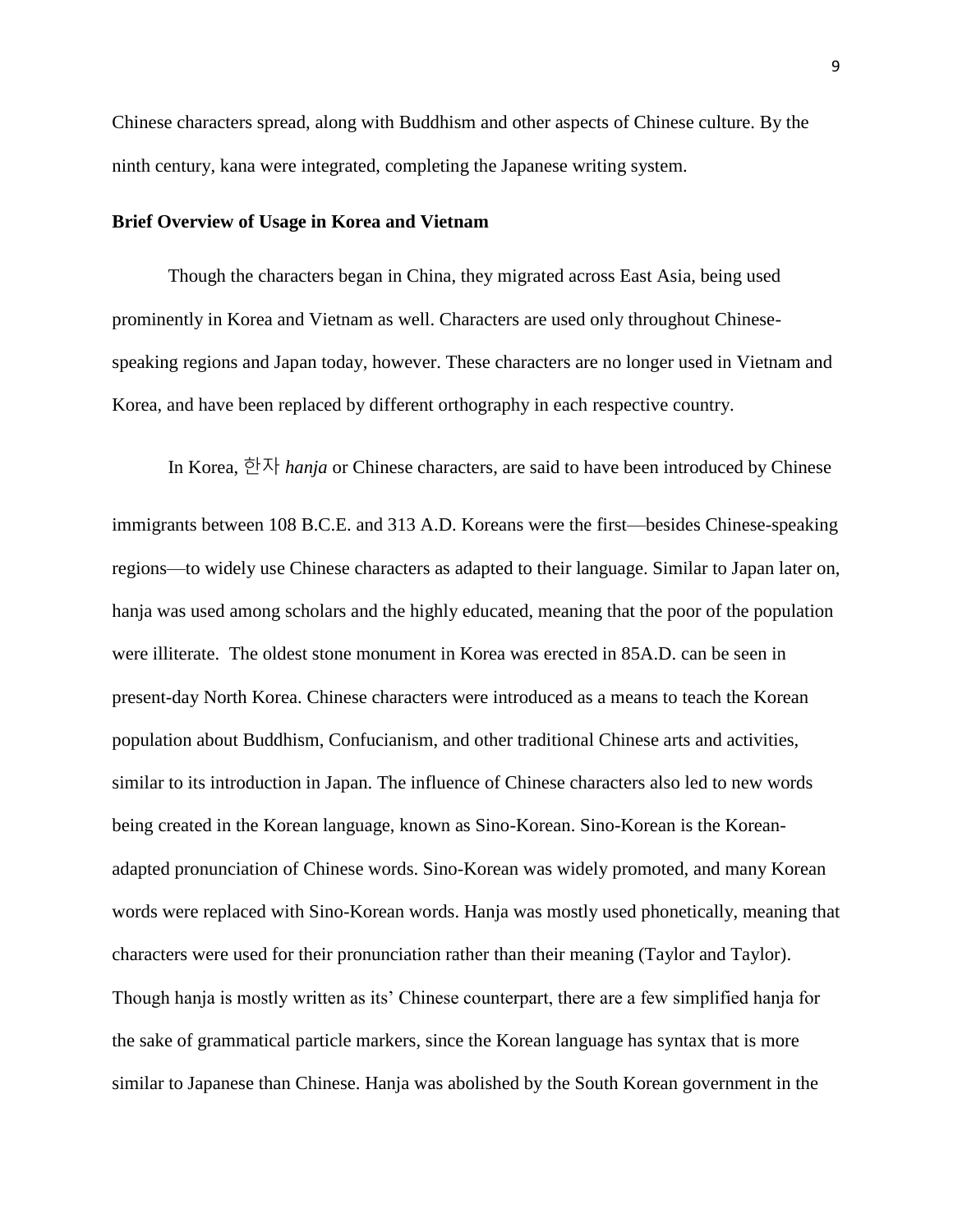1970s, but use of hanja continues on a small scale. Today, hanja has been replaced by the hangul script, which was created in 1443 by King Sejong. Hanja is used sparingly in some newspaper, and children are required to learn some of the characters in school.

In Vietnam, the Chinese character writing system is referred to as Chữ Nôm, or "Southern script." The Vietnamese people used Chinese characters as their official writing system starting in the 10th century (Omniglot). As Vietnam was ruled by China for over one thousand years, it became inevitable that the influence of Chinese characters would be seen in the writing system and language in Vietnam. The current writing system in Vietnam, Quốc Ngữ, was created by a French missionary who wished to write the Bible and other religious texts for the Vietnamese converts in the 17th century. However, Chinese characters were still used throughout Vietnam until the 1940s, when Quốc Ngữ became widely used and Chữ Nôm was abolished. Along with traditional Chinese characters, there were new characters created especially for the Chữ Nôm script. These characters, such as the character for the number seven, retained components of their original Chinese counterparts. Figure 2 shows a sample of Chinese characters created especially for Vietnamese. Later, we will explore the reasoning for the eventual replacement of Chinese characters in Vietnamese and Korean societies.

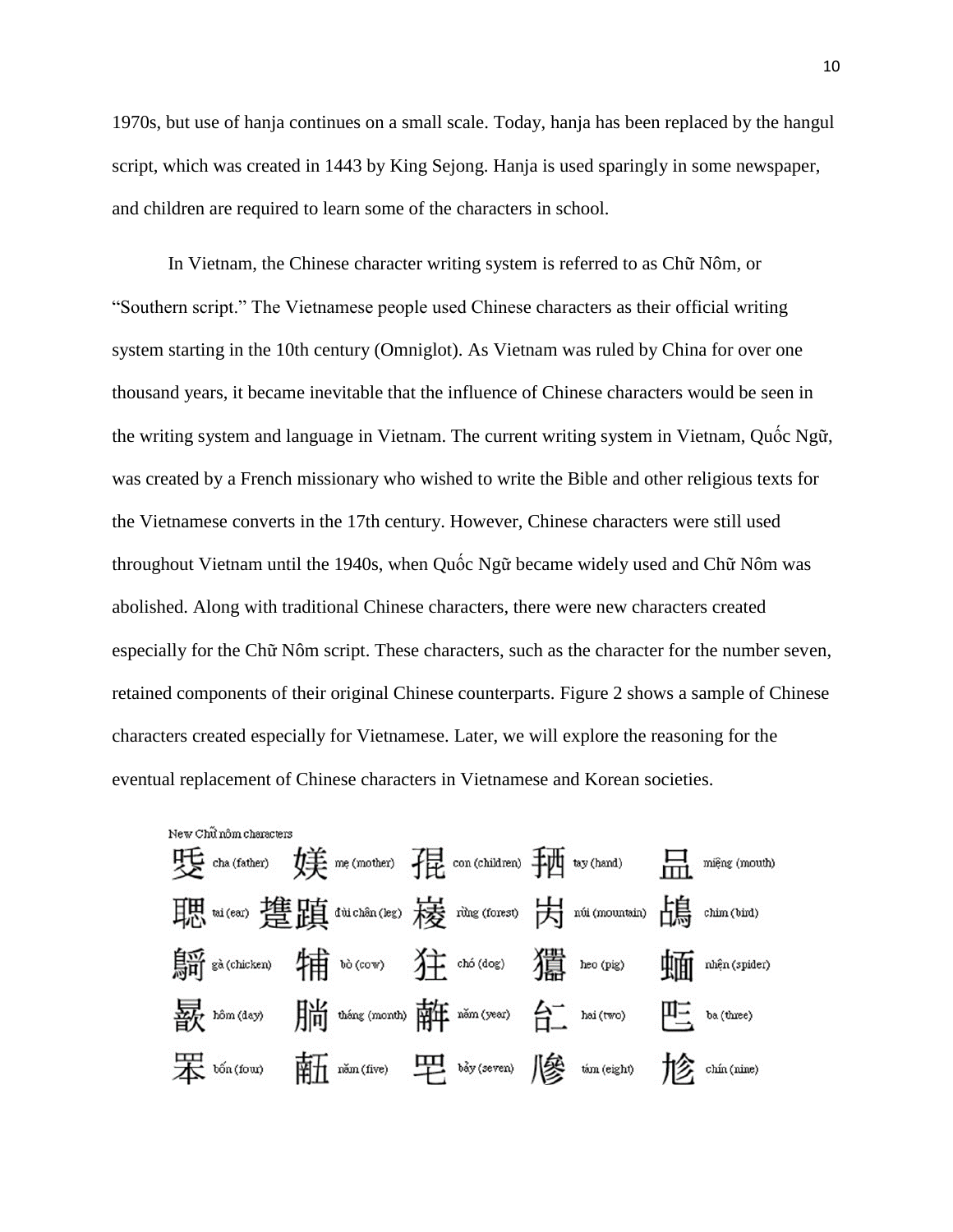#### **Figure 2: Vietnamese-created characters (Source:Omniglot)**

#### **Literacy and Writing Reforms**

Hanzi was first standardized by Emperor Qin around 3 B.C.E. into the small seal script. Qin was also the first emperor to require literacy as part of an emperor's official training. From the time the Qin emperor called for literacy to become essential, policies have been put in place to ensure literacy in both Chinese-speaking and Japanese societies. Given the history of the creation and usage of Chinese characters throughout Asia, a common issue that the societies in which Chinese characters have been in use have encountered is that of widespread illiteracy. In 2015, the literacy rate in China was 96.4%(World Bank). While there were no official numbers put out by databases, Japan's literacy rate is said to be at 99% (Index Mundi). The official literacy rate for Japan was difficult to find. While these high literacy rates are impressive given the complicated writing systems in use by these countries, the literacy rates were not always this high. The definition of literacy is still blurred in China, especially, as literacy is said to be defined as being able to write and read 1500 characters, though the official definition was difficult to find (Pinyin News). The widespread illiteracy in these countries led the governments of Japan and China to undergo several character reforms throughout history.

The characters in use today in China are simplified and known as 简体字 (*jiantizi*). However, traditional characters, 繁体字(*fantizi*) are still in use in Macau, Hong Kong, and Taiwan. Jiantizi characters were modified from their original forms when the Communist Party came into power during the Cultural Revolution in China. The Communist Party's priority was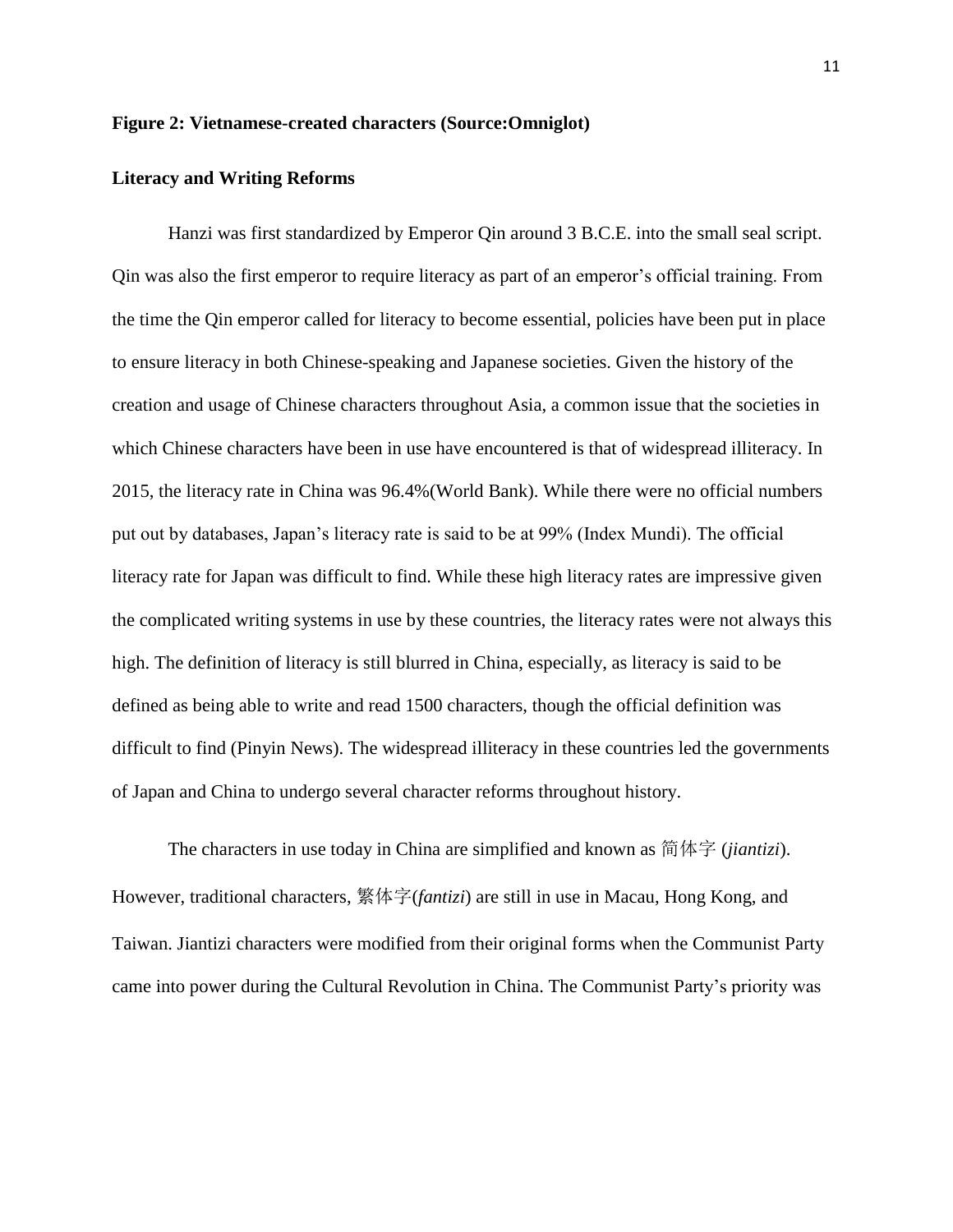to improve literacy in mainland China. Because of the history of only the upper class being literate, the Communist Party sought to make literacy accessible to all, regardless of their socioeconomic status.

The first and only writing system in Taiwan consisted of a Romanized alphabet (Chiung 2007). However, due to the acquisition of Taiwan by China, hanzi came to be the official writing system, and Mandarin the official dialect of the island. During the occupation of Taiwan by China, policies were put in place that Taiwanese could not use their native dialects, only Mandarin, and they must use hanzi.

The first modern reform in Japan was in 1956, after World War II. In Japan, the government reduced the amount of characters in use, while in China, the character's form was changed. This means that the number of strokes needed to write a character was significantly reduced.

Before the reform of the Cultural Revolution however, a scholar named Qian Xuantong proposed a method for shortening characters in 1920. His reasoning for shortening the characters was that he believed that Chinese students wrote more slowly than their Japanese counterparts and aimed to increase writing speed. In shortening the characters, he proposed that they be changed in eight different categories. The first category was adopting ancient characters. The second, adopting customary characters. He also proposed adopting cursive forms, phonetic loan characters from ancient books, adopting popularly used phonetic loan characters, adopting new phonetic characters, adopting new characters with the same meaning, and adopting characters with shortened strokes (Bökset 2006). Table 2 shows examples of characters proposed in each category of Qian's reform suggestion.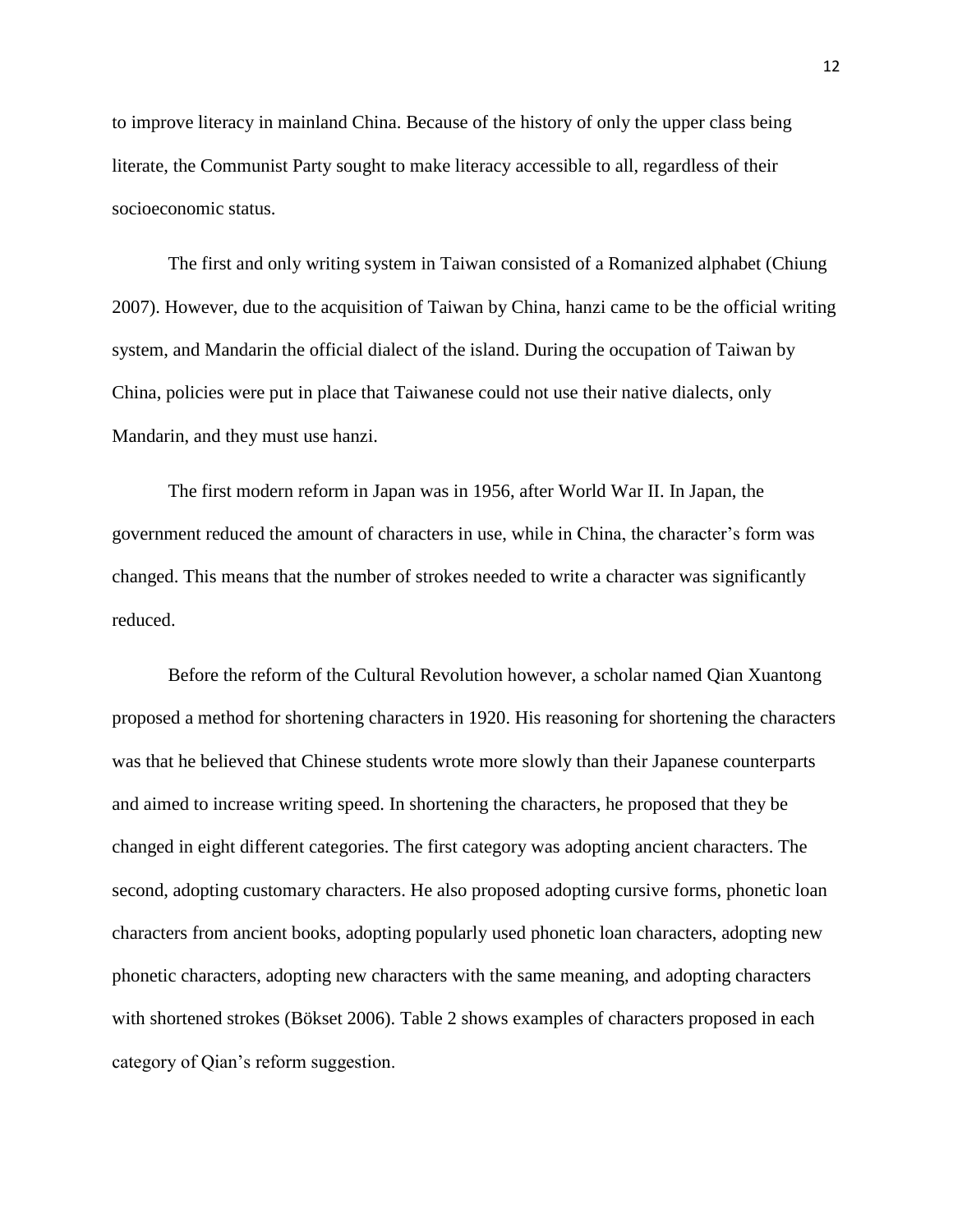| Category                                                                    | Original Character<br>(Before Qian's<br>Reform<br>suggestion) | New Character<br>(According to<br>Qian's Reform<br>Suggestion) | Meaning           |
|-----------------------------------------------------------------------------|---------------------------------------------------------------|----------------------------------------------------------------|-------------------|
| Adoption of<br>simpler,<br>ancient form                                     | 圍                                                             |                                                                | enclosure         |
| Adoption of<br>Customary<br>Character                                       | 體                                                             | 体                                                              | body              |
| Adoption of<br><b>Cursive Form</b>                                          | 東                                                             | 东                                                              | east              |
| Adoption of<br>Phonetic<br>Character seen<br>in Ancient<br><b>Books</b>     | 拱                                                             | 共                                                              | together          |
| Adoption of<br>Popularly Used<br>Phonetic Loan<br>Character                 | 驚                                                             | 京                                                              | $\mbox{surprise}$ |
| Adoption of<br>New Phonetic<br>Loan<br>Characters                           | 預                                                             |                                                                | in advance        |
| Adoption of<br><b>New</b><br>Characters with<br>the Same<br>Meaning         | 鬼                                                             | (not in use)                                                   | ghost, demon      |
| Adoption of<br><b>New</b><br>Characters with<br>Shortened<br><b>Strokes</b> | 厲                                                             | 历                                                              | strict, severe    |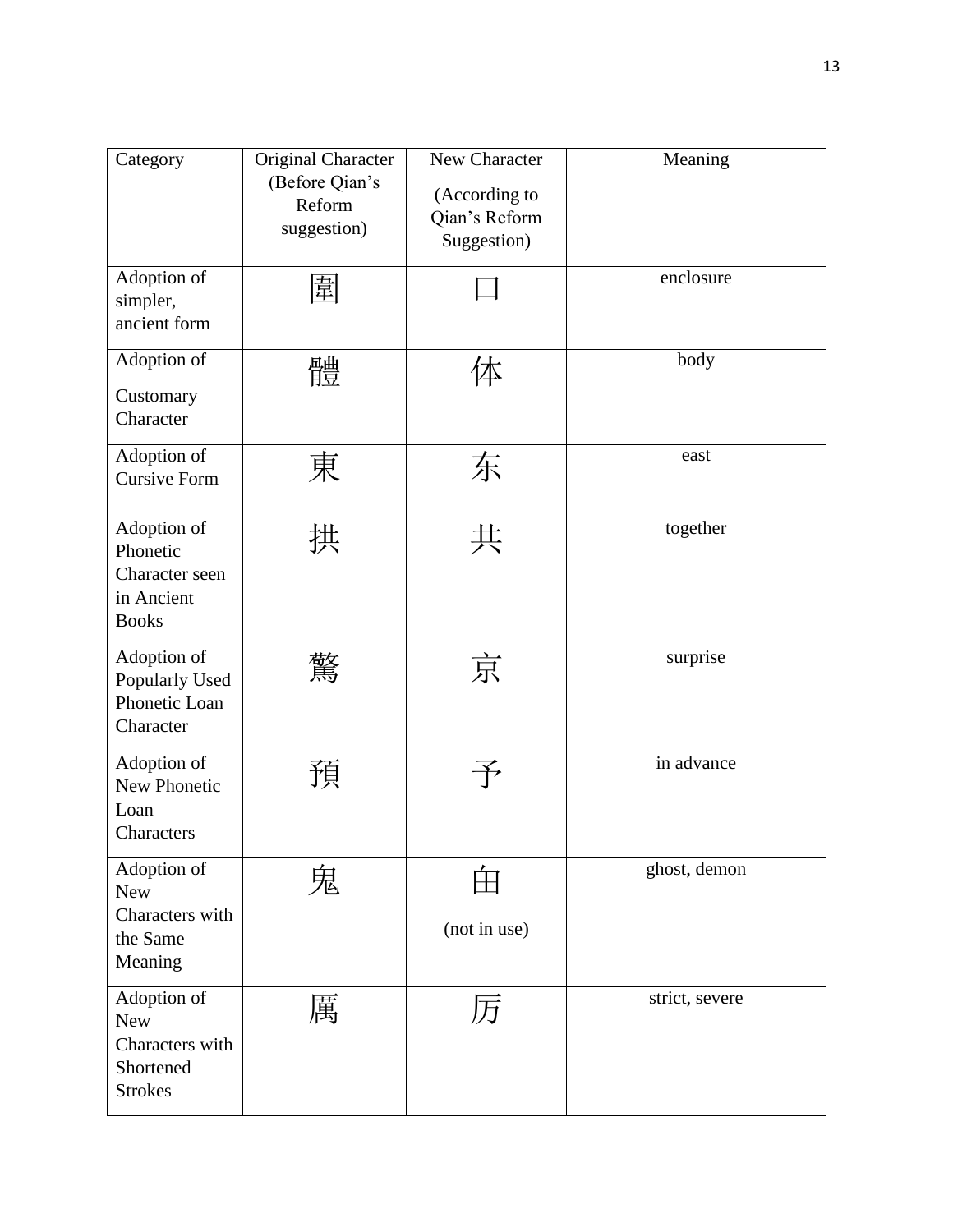## **Table 2: New Characters proposed by Qian Xuantong (Compiled from Bökset 2006 and Imafuku 2012)**

Following Qian's list of simplified characters, numerous sets of simplified characters were proposed. Those for the reform of characters even proposed a Latin-based script in replacement of hanzi. Though the Latin script was rejected during the Cultural Revolution, Mao Zedong, the leader during the time, recognized the need for a reform in Chinese writing, and the Education Ministry decided to reform the Chinese script by using already created short forms as well as cursive forms of characters. Some of the characters were too similar to others, however, and the official list of simplified characters was revised several times throughout the years. Today, mainland China uses simplified characters, while Taiwan and Hong Kong continue to use traditional characters. Table 3 compares traditional and simplified characters

| Traditional (Used in | Simplified (Used   | Meaning        |  |
|----------------------|--------------------|----------------|--|
| Hong Kong and        | in Mainland China) |                |  |
| Taiwan)              |                    |                |  |
| 學                    | 学                  | To Study       |  |
| 國                    | 国                  | Country        |  |
|                      |                    |                |  |
| 漢字                   | 汉字                 | Hanzi (Chinese |  |
|                      |                    | characters)    |  |
| 讀                    | 读                  | To Read        |  |
| 說                    | 说                  | To say         |  |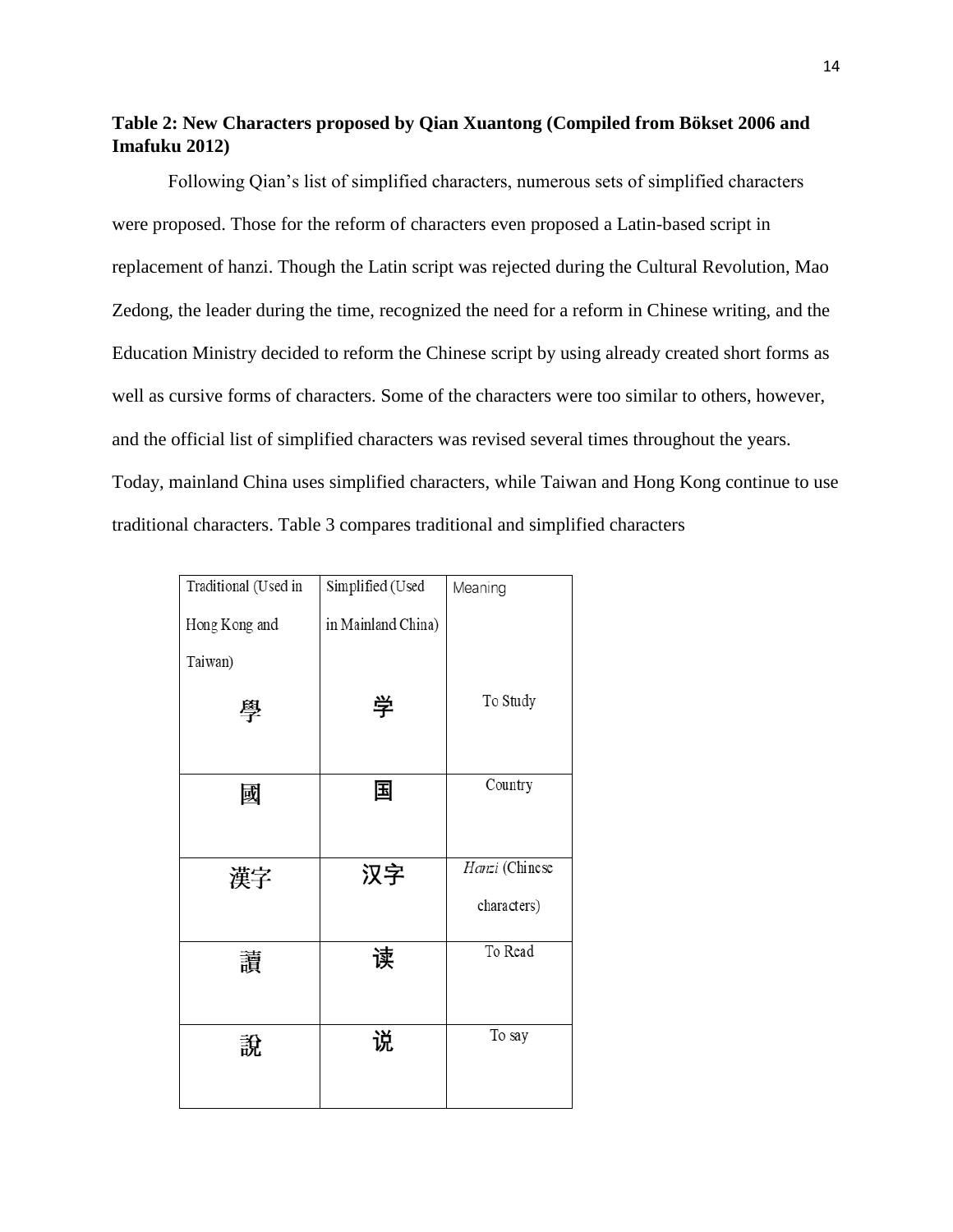#### **Table 3: Simplified vs. Traditional Characters**

Though reforms of the Chinese writing system in mainland China were supported by the government, many scholars and literary fans were not welcoming of the upcoming script reforms. During the Conference of Issues on Intellectual Elements in 1956, Mao Zedong, leader of the People's Republic of China, gave his thoughts on the disagreement of many on reforming hanzi, especially in replacing it with a Latin-based script. He said that while the general public has agreed with reforming hanzi, scholars and professors have disagreed, arguing that hanzi is the best writing system in the world and it cannot be changed. The problem with replacing the characters with a Latin alphabet, they said, is that it was created by foreigners while hanzi was created by the Chinese people. Therefore, characters should continue to be in use, no matter how difficult they are to learn. Other complaints against the writing reform were that aesthetic value in calligraphy would be lost, and that classical literature could not be fully enjoyed if written in non-traditional characters (Zhao and Baldauf 2008).

The writing system also went through several reforms in Japan. The first call to reform was before the Meiji Period, in 1866. The eventual founder of the Japanese postal system, Maejima Hisoka, wrote a petition to the last shogun to abolish kanji in favor of using kana (Unger 1996). Romanization of the Japanese language was also proposed, and by 1866, there were two possible systems of romanization, one being the Hepburn romanization system. During the Meiji Period (1868-1912), the government standardized written Japanese, making it so that kana spellings corresponded with the modern pronunciation of Japanese, rather than the spelling according to historical rules. In 1946, the Toyo Kanji List was introduced by the government and contained 1,850 characters. Characters not on the list were prohibited from use in official government documents. Citizens were free to use characters not on this list, but were encouraged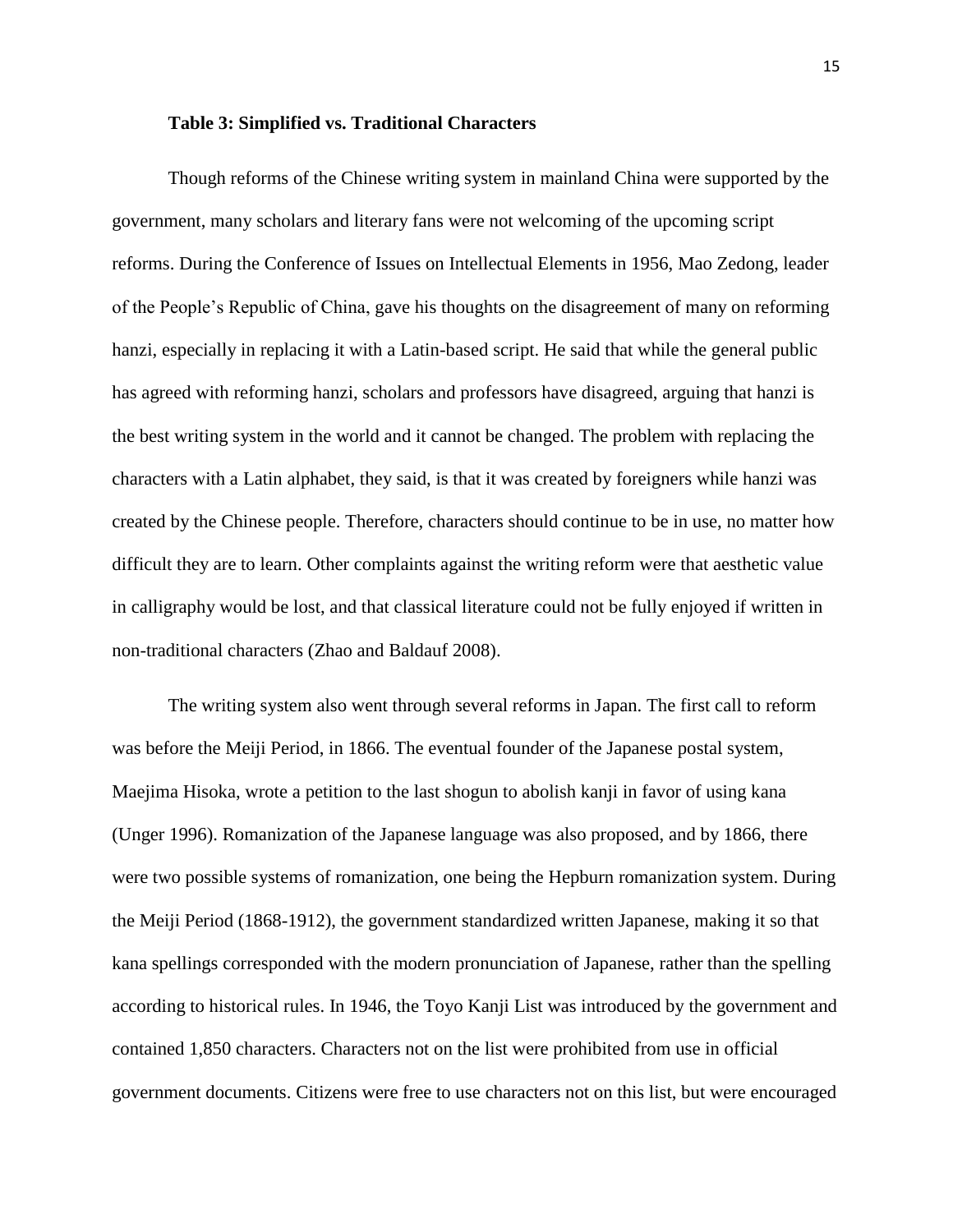to use characters on the Toyo List (Premaratne 2015). The Joyo Kanji list was introduced in 1981 to correct problems encountered in the Toyo List, as well as adding new characters for use.

Though literacy was a major motivating factor in both Chinese and Japanese reforms, nationalism, and the confirmation of being a superior people, was also a factor in reform. The socalled Ideographic Myth, which stated that kanji corresponded to ideograms and that this system was so complex that only those of the utmost intelligence could master it. During World War II, the Japanese writing system was promoted as justification for Japan being the rightful leaders of Asia (Unger 1990). In China, there are ancient myths that declare that hanzi is sacred, and that hanzi should be regarded as special and sacred. This myth played in Chinese culture until very recently, with elders often saying to children who threw away paper with hanzi written on it to respect the characters, saying "Pay respect to your characters and paper" ( "敬惜字 纸")(Zhao and Baldauf 2008).

After the writing reforms, literacy in China improved significantly. In 1982, the adult literacy rate was at 66%, while it is at 95% today (World Bank). The education system in both China and Japan focuses its' curriculum on passing national examinations, which most likely further motivates the government to focus on literacy. During the Program for International Student Assessment—an international exam that looks at different academic capabilities of students across the world—a randomly selected group of Japanese high school students ranked 8th in reading comprehension, while students from Shanghai, China ranked 1st, due to education reforms taking place in the city. From looking at the increased literacy rate in China, and the high rankings of Chinese and Japanese students in reading comprehension, it is clear that the reforms that took place in both of these countries were successful.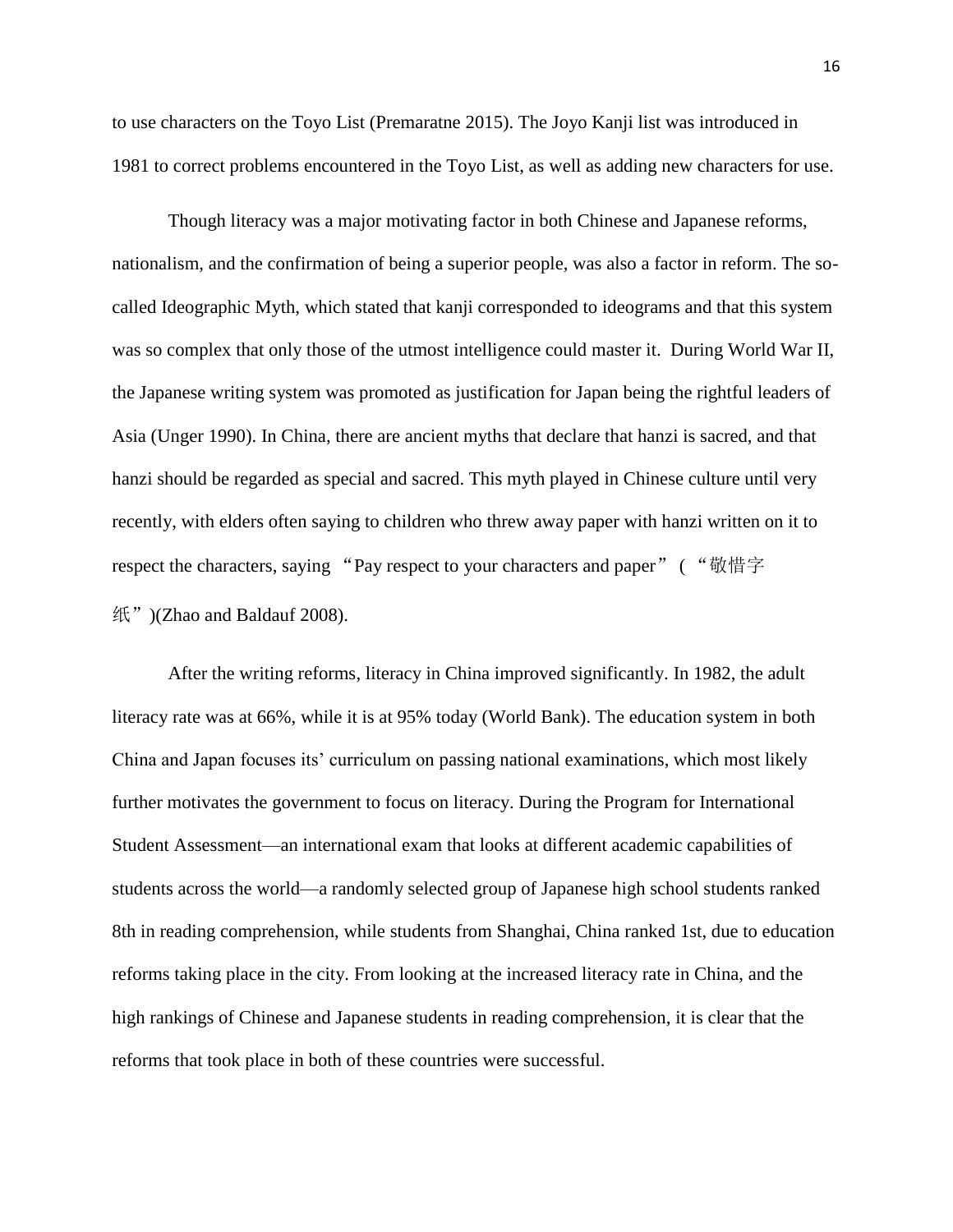#### **Destiny of the Characters**

With writing systems going through so many changes in China, Japan, and other countries where characters are used, it is interesting to ponder the fate and future of kanji and hanzi. As we have seen, characters were replaced by simpler alphabets in Korea and Vietnam and underwent significant reforms in China and Japan. Will characters undergo further reform in China and Japan, or perhaps be replaced by simpler writing systems? Or will characters become more widely used in the Western hemisphere due to China's growing importance in the world economy?

Chinese is another increasingly popular language for non-native speakers to learn. Mandarin is the dialect of choice for many new Chinese language learners, and the emergence of China as an economic superpower suggests Chinese—the Mandarin dialect in particular—may be a valuable language for businessmen. China continues to intrigue Westerners and also contributes to the popularity of Chinese. China shows no signs of declining as a world economic superpower, and Chinese may become more widely available to Western students in primary and secondary schools.

As we enter the age of globalization, the world is becoming smaller, and learning a second or third language is easier than ever before. In fact, as a consequence of globalization, it has become imperative that people learn a second or third language. With the dominance of Japan in the world economy during the 1990s, it is no surprise that Japanese became popular. Also, the worldwide popularity of anime and manga has also contributed to the popularity of learning Japanese. With the 2020 Olympics in Tokyo approaching, the question of how the Japanese language will change to accommodate foreigners coming into the country has been raised.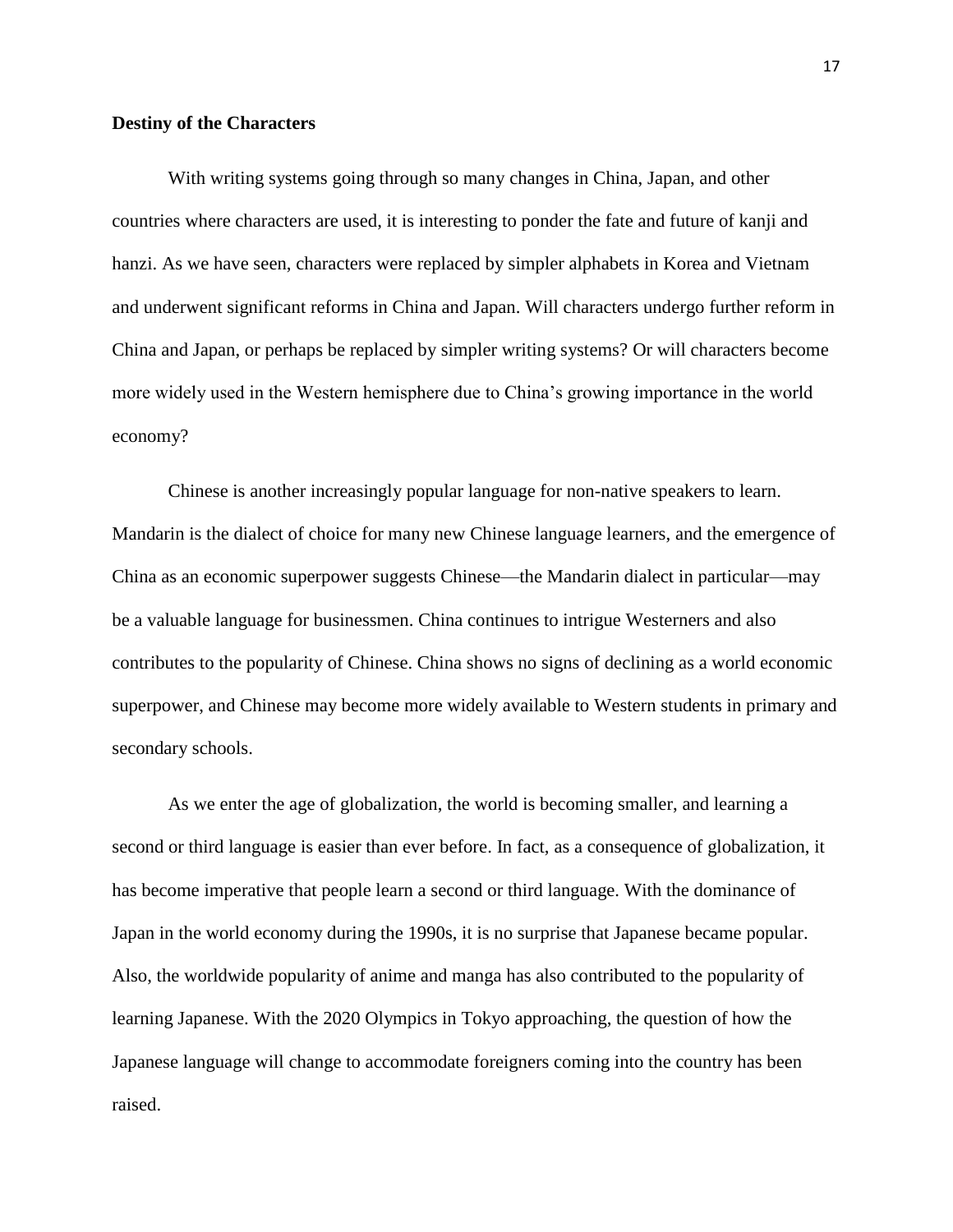The 2020 Olympics in Tokyo may bring temporarily changes to the way Japanese is written in the public sphere. That is, during the Olympics, kanji may be seen less in road signs and other public areas in Tokyo. In preparation for the Olympics, the Tokyo government is pushing for more English. Local governments are putting English road signs are being put in place, training more English interpreters, and hiring more English teachers. Instead of expecting visitors to learn Japanese, the government in Tokyo is trying to make things easier for visitors coming for the Olympics. In the spirit of making visitors more comfortable, romaji—Japanese written out in the Latin alphabet—may become more widely used in the public instead of kana and kanji. The widespread use of romaji may revert back to of kana and kanji when the Olympics is over. However, the increase in international visitors during and after the Olympics may prompt officials to write more official signs in romaji and kana, instead of kanji to accommodate those who may not be familiar with the Japanese language. As for the future of kanji in Japanese society as a whole, there are no plans to simplify or get rid of kanji.

Because of the popularity of Japanese pop culture, and the economic power of China, it seems likely that kanji and hanzi may become a more common sight in society. As far as learning characters goes, Westerners have been attracted to the novelty of characters, and the difficulty of learning and memorizing them has deterred some, but many still persist. If Chinese and Japanese are taught as Spanish is in the United States—as early as elementary school and maybe even in middle school—characters may not be as difficult as many assume. Children will have had time to get used to them, and will have a solid foundation for learning numerous characters

In China, will characters continue or become obsolete? China's dominance of the world economy will definitely lead to more people learning Chinese, just as the rise of the Japanese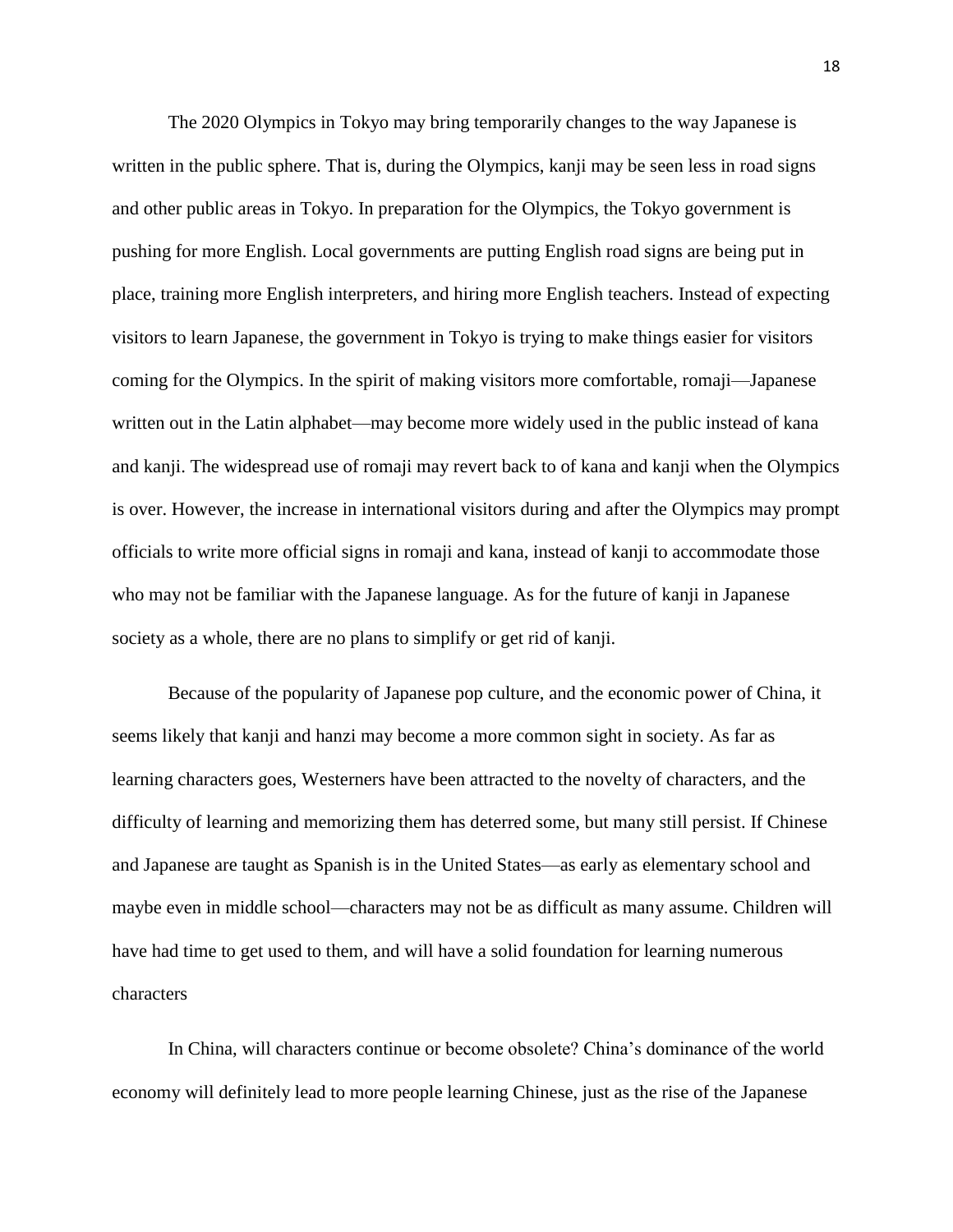economic superpower led to more people around the world learning Japanese in the 1980s and 1990s. Chinese is already taught alongside popular languages such as Spanish and French in some American high schools and middle schools.

From 2008-2012, the adult literacy rate in China was reported as 95% (UNICEF). In 1982, the literacy rate was just 66% (World Bank). Because of this trend of rising literacy, the characters may not be reformed by further simplifying them, but rather by slowly reintroducing more traditional forms of commonly used characters. A factor in increasing literacy may be technology. In an article in The Atlantic, Sarah Zhang praises the system for typing characters in mainland China, saying how much more efficient it is to type Chinese characters than English words, as the computer is able to predict which character the user is trying to type by just typing the first or second pinyin letters. Zhang also talks about how it is faster to type Chinese on computers and smartphones than it is to type in English using the QWERTY keyboard. The efficiency in typing Chinese characters may mean Chinese characters will not be phased out in the increasingly technology-centered world.

#### **Conclusion and Further Questions**

There are further questions regarding the topic of literacy and learning disabilities not covered in this paper. It would be interesting to do a deeper study into the literacy rate of Japan. Since there are no official statistics available online, it would be interesting to research how literacy is measured and recorded in Japan. At what point in their educational career is a person considered "literate" in Japanese society? Do learning disabilities such as dyslexia exist in any way in Japanese society, and if so, how does the educational system assist those that may have this disability? On the topic of dyslexia, there was a study done in the 1970s with second grade children in an American inner city (Rozin, Poritsky, and Sotsky 1971). The children had trouble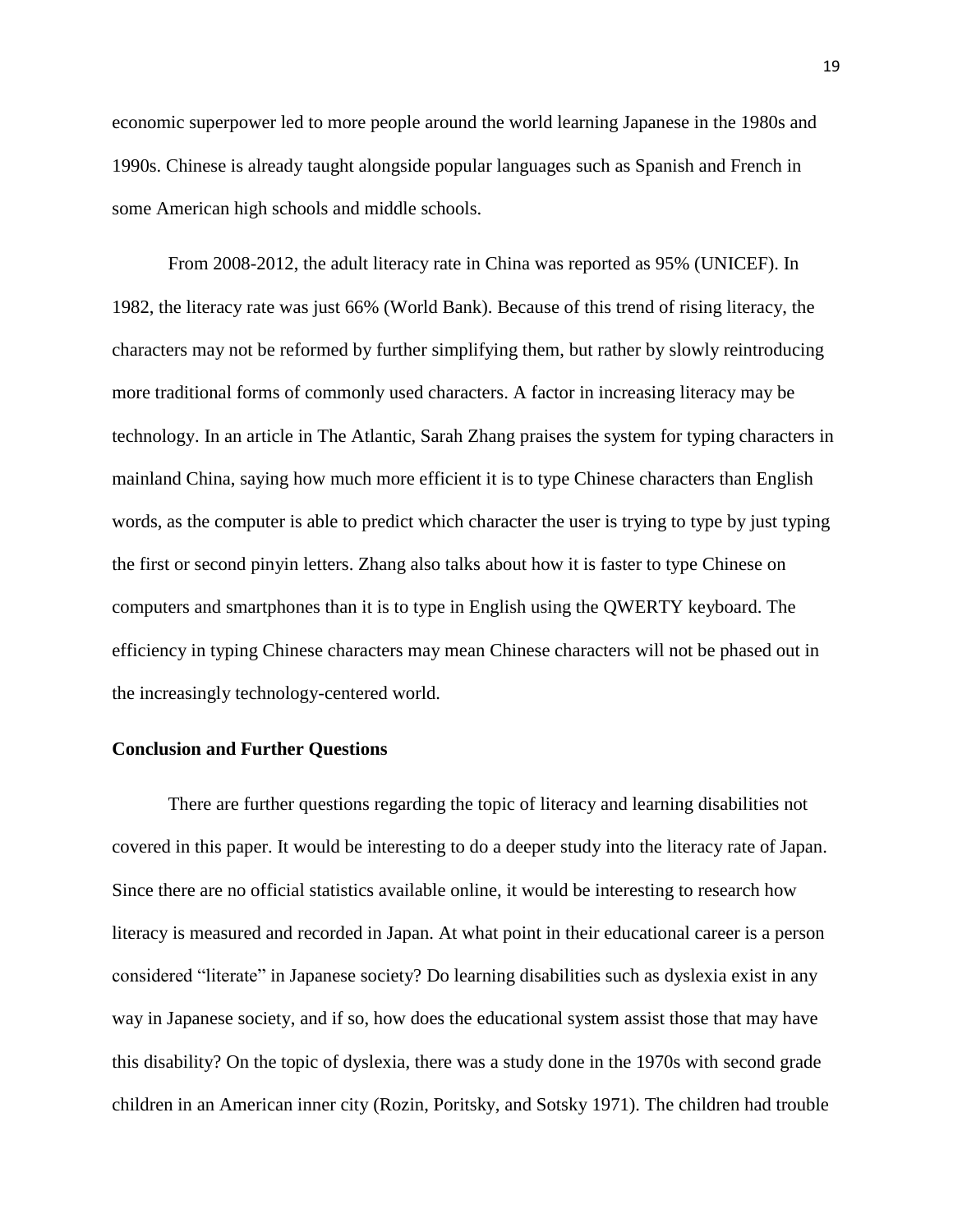reading the alphabet, and were tutored to read Chinese characters. The children were given a set of characters and memorized only the meaning of the characters in English. After several weeks of tutoring, the children were able to read English sentences written only in Chinese characters. Though they were tutored in reading the English alphabet, the students still had trouble reading. From this study, a look into how Chinese-speaking children learn hanzi and how American children may benefit from learning characters instead of the alphabet. A look into how the brain processes writing systems that use characters versus writing systems that use an alphabet may also be needed.

The orthographies of China and Japan are indeed fascinating and have a long history. Though the characters started in China, they were adopted by many countries in East Asia, and remain successfully integrated into the Japanese language. Because of the vast number of characters that exist, literacy has been an issue that the governments East Asia have encountered countless times. Some countries, such as Korea and Vietnam, decided to forgo the Chinese writing system altogether for a new one, while Chinese-speaking countries as well as Japan decided to simplify the characters or reduce the number of characters in use. In Japan and China, however, literacy was not the only motivating factor in reforming the writing systems. Nationalism also played a large part in reinforcing the use of characters. Nevertheless, the numerous reforms of the characters aided in increasing literacy rates in China and Japan. In today's globalized society, characters may be re-introduced to Chinese and Japanese societies for the sake of preserving a national identity, as well as making the languages easier to learn for those who may be interested in learning Chinese and Japanese. Given the rich history of hanzi and kanji, their existence will continue well into the future.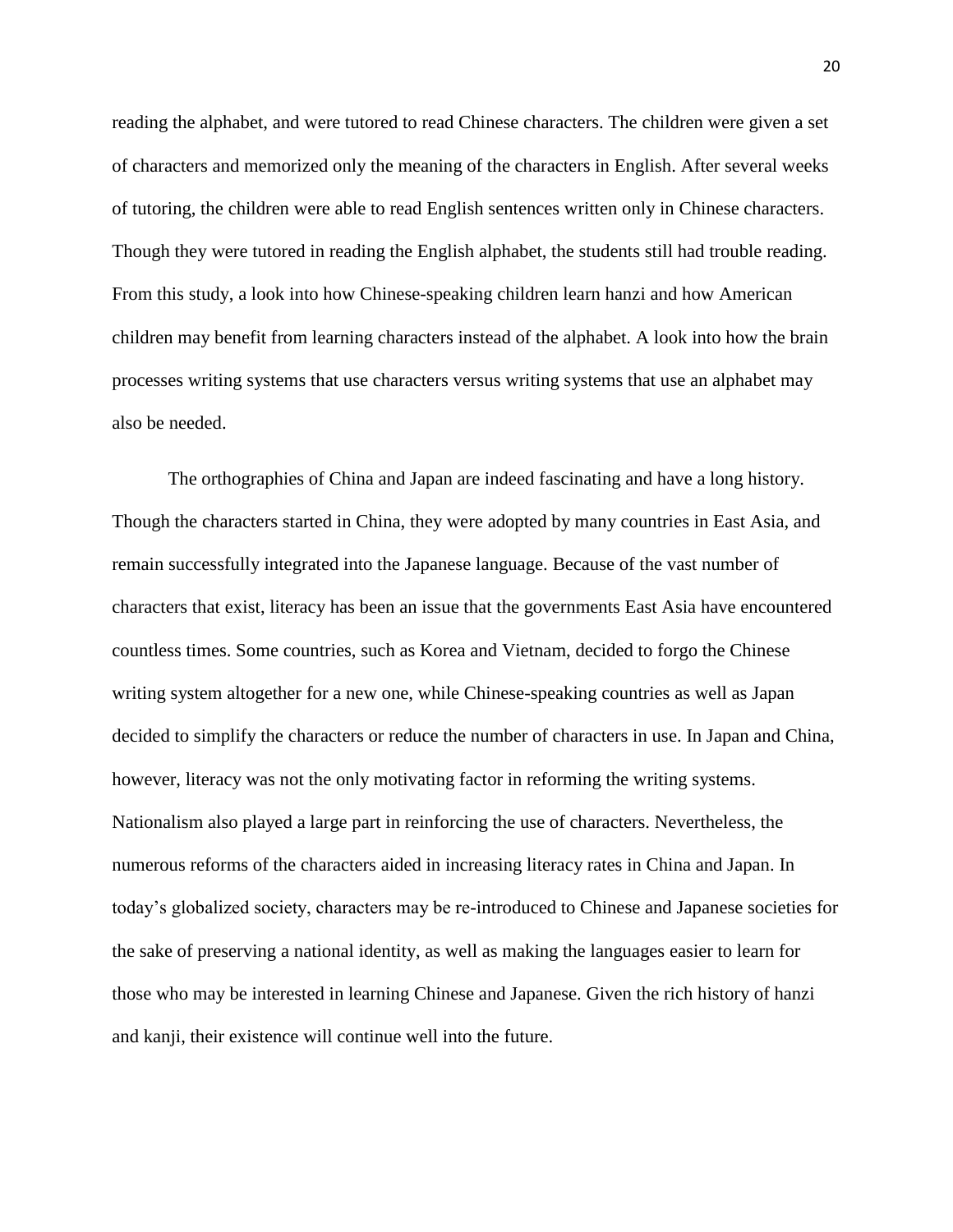#### **Bibliography**

Bökset Roar. Long Story of Short Forms: The Evolution of Simplified Chinese Characters. Department of Oriental Languages, Stockholm University, 2006.

"Chinese Literacy." Pinyin News, 17 Jan. 2006, Retrieve from pinyin.info/news/2006/chinese-literacy/.

Chiung, W. Language, Literacy, and Nationalism: Taiwan's Orthographic Transition from the Perspective of Han Sphere. Journal of Multilingual and Multicultural Development, 28(2), 102-116. 2007.

CIA World Factbook. "Japan Literacy". Index Mundi. 2015. Retrieved from https://www.indexmundi.com/japan/literacy.html.

Elman, B. Rethinking East Asian languages, vernaculars, and literacies, 1000-1919. Sinica Leidensia, 2014.

Imafuku, Kei. "Contrasting Approaches to Chinese Character Reform: A Comparative Analysis of the Simplification of Chinese Characters in Japan and China." University of Hawaii at Manoa, 2012.

"Japan High School Freshmen Rank 8th in Reading Skills: OECD". Jiji Press English News Service, p. Jiji Press English News Service, Dec 7, 2010. (newspaper article)

Li, F., Branner, Y., Branner, David Prager, & Early China Seminar. Writing & literacy in early China studies from the Columbia Early China Seminar / edited by Li Feng and David Prager Branner. Seattle: University of Washington Press, 2011.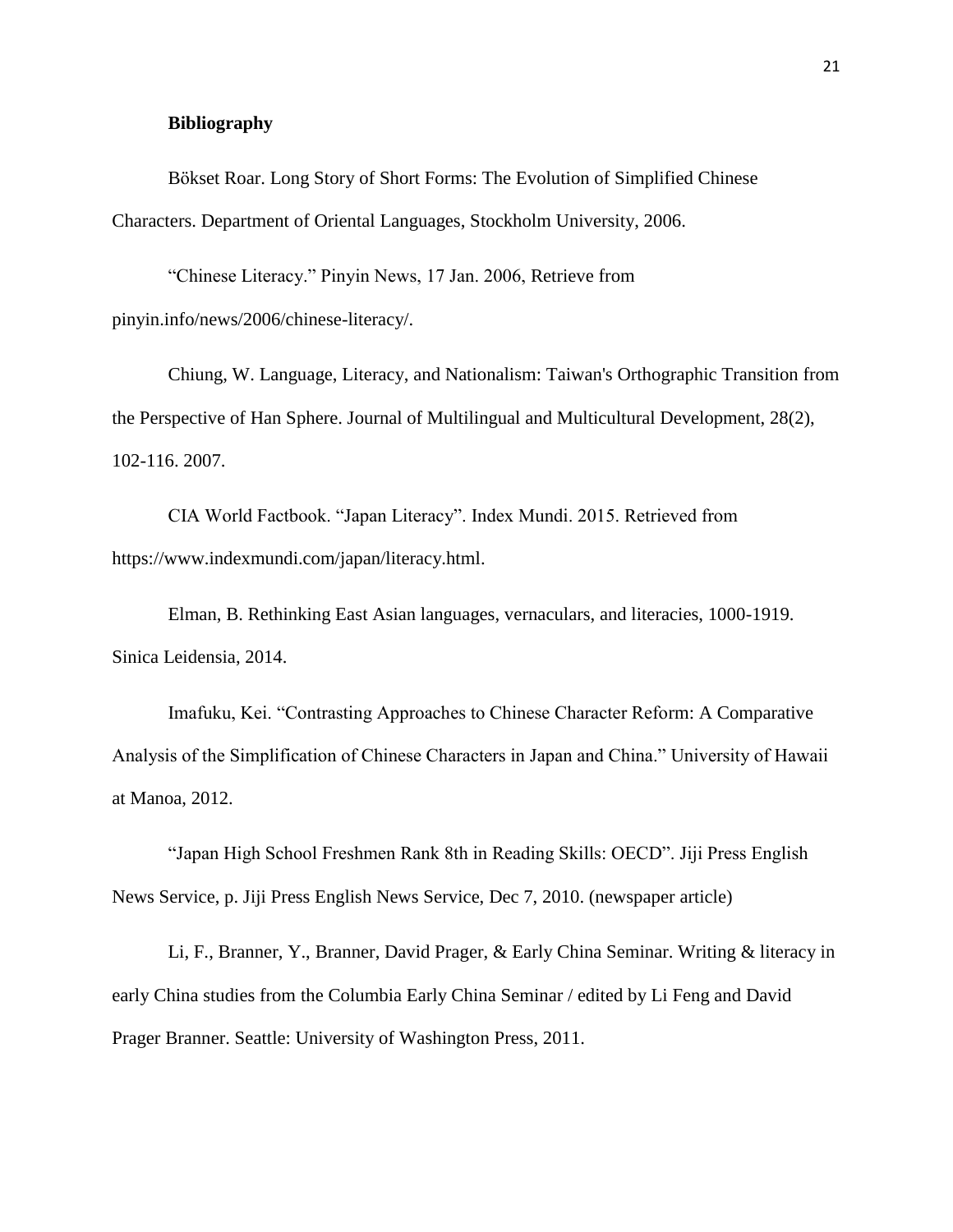Premaratne, Dilhara D. Globalisation, Language Planning and Language Rights: The Recent Script Policy Measures Adopted by Japan and the People's Republic of China. Current Issues in Language Planning, 2015. 16(4), 425-440.

Rozin, P., Poritsky, S., & Sotsky, R. "American children with reading problems can easily learn to read English represented by Chinese characters." Science (New York, N.Y.) ,1971.

Taylor, I., & Taylor, M. Martin.Writing and literacy in Chinese, Korean and Japanese / Insup Taylor, Martin M. Taylor. (Revised ed., Studies in Written Language and Literacy), 2014.

Toda, Kojiro. Kanji Ehon. Tokyo: Toda Design Kenkyushitsu, 2002.

Unger, J. Literacy and Script Reform in Occupation Japan: Reading Between the Lines. NY: Oxford University Press, 1996.

Unger, J. The Very Idea. The Notion of Ideogram in China and Japan. Monumenta Nipponica, 1990. 45(4), 391-411.

United Nations Educational, Scientific, and Cultural Organization ( UNESCO ) Institute for Statistics. "Literacy Rate, adult total". World Bank. 1982-2016. Retrieved from [https://data.worldbank.org/indicator/SE.ADT.LITR.ZS?locations=CN-JP&view=chart.](https://data.worldbank.org/indicator/SE.ADT.LITR.ZS?locations=CN-JP&view=chart)

United Nations Educational, Scientific and Cultural Organization (UNESCO). "China-Stastics." UNICEF, 2015. Retrieved from https://www.unicef.org/infobycountry/china\_statistics.html.